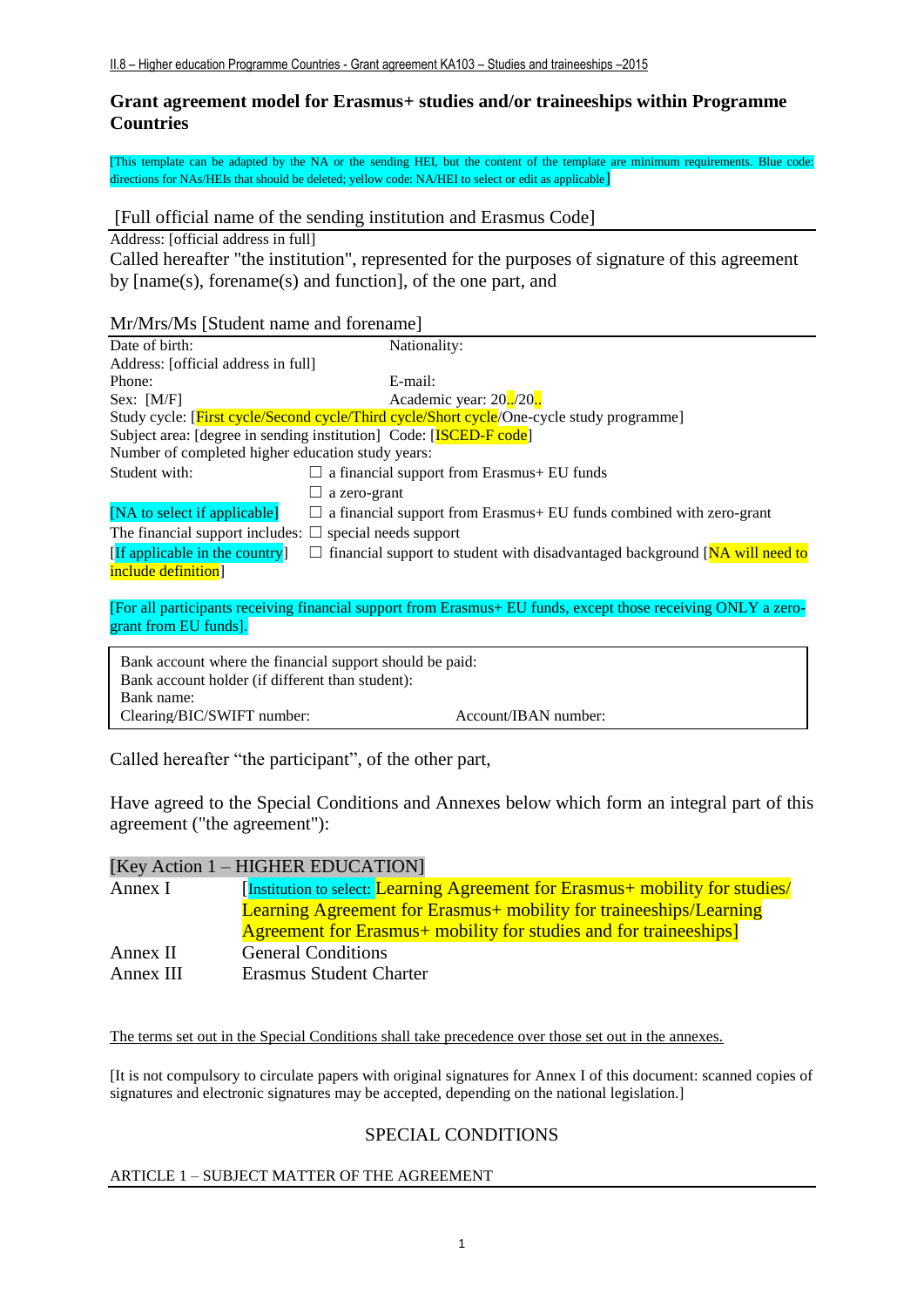- 1.1 The institution shall provide support to the participant for undertaking a mobility activity for [studies/traineeships/studies and traineeship] under the Erasmus+ Programme.
- 1.2 The participant accepts the support specified in article 3 and undertakes to carry out the mobility activity for [studies/traineeships/studies and traineeship] as described in Annex I.
- 1.3. Amendments to the agreement, including to the start and end dates, shall be requested and agreed by both parties through a formal notification by letter or by electronic message.

### ARTICLE 2 – ENTRY INTO FORCE AND DURATION OF MOBILITY

- 2.1 The agreement shall enter into force on the date when the last of the two parties signs.<br>2.2 The mobility period shall start on  $\lceil \frac{\text{date}}{\text{date}} \rceil$  and end on  $\lceil \frac{\text{date}}{\text{date}} \rceil$ . The start date of the mob
- The mobility period shall start on  $\left[\frac{\text{date}}{\text{date}}\right]$  and end on  $\left[\frac{\text{date}}{\text{date}}\right]$ . The start date of the mobility period shall be the first day that the participant needs to be present at the receiving organisation. [Institution to select for participants attending a language course provided by another organisation than the receiving institution/organisation as a relevant part of the mobility period abroad: The start date of the mobility period shall be the first day of language course attendance outside the receiving organisation]. The end date of the period abroad shall be the last day the participant needs to be present at the receiving organisation.
- 2.3 The participant shall receive a financial support from Erasmus+ EU funds for  $\left[\ldots\right]$  months and  $\left[\ldots\right]$  days [if the participant receives a financial support from Erasmus+ EU funds: the number of months and extra days shall be equal to the duration of the mobility period. If the participant receives a financial support from Erasmus+ EU funds combined with a zero-grant period: the number of months and extra days shall correspond to the period covered by financial support from Erasmus+ EU funds, which shall be provided at least for the minimum duration of the period abroad (2 months for traineeships and 3 months or 1 academic term or trimester for studies)]; [If the participant receives a zero-grant for the entire period: this number of months and extra days should be 0].
- 2.4 The total duration of the mobility period shall not exceed 12 months, including any zero grant period.<br>2.5 Demands to the institution to extend the period of stay should be introduced at least one month before
- 2.5 Demands to the institution to extend the period of stay should be introduced at least one month before the end of the originally planned mobility period.
- 2.6 The Transcript of Records or Traineeship Certificate (or statement attached to these documents) shall provide the confirmed start and end dates of duration of the mobility period.

### ARTICLE 3 – FINANCIAL SUPPORT

- 3.1 The financial support for the mobility period is EUR  $[\dots]$ , corresponding to EUR  $[\dots]$  per month and EUR  $\left[\ldots\right]$  per extra days.
- 3.2 The amount for the mobility period shall be determined by multiplying the number of months of the mobility specified in article 2.3 with the rate applicable per month for the receiving country concerned. In the case of incomplete months, the financial support is calculated by multiplying the number of days in the incomplete month with 1/30 of the unit cost per month **IIf the participant is enrolled in an institution** established in an outermost region/country:, the participant shall receive an additional [...] EUR as a contribution for travel. [If the participant receives a zero-grant for the entire period: the amount of contribution for travel should be 0].
- 3.3 The reimbursement of costs incurred in connection with special needs, when applicable, shall be based on the supporting documents provided by the participant.
- 3.4 The financial support may not be used to cover similar costs already funded by EU funds.
- 3.5 Notwithstanding article 3.4, the grant is compatible with any other source of funding including revenue that the participant could receive working beyond its studies/traineeship as long as he//she carries out the activities foreseen in Annex I.
- 3.6 The financial support or part thereof shall be repaid if the participant does not comply with the terms of the agreement [NA to complete with specific recovery rules if needed]. If the participant terminates the agreement before it ends, he/she shall have to refund the amount of the grant already paid, except if agreed differently with the sending institution. However, when the participant has been prevented from completing his/her mobility activities as described in Annex I due to force majeure, he/she shall be entitled to receive the amount of the grant corresponding to the actual duration of the mobility period as defined in article 2.2. Any remaining funds shall have to be refunded, except if agreed differently with the sending institution. Such cases shall be reported by the sending institution and accepted by the National Agency.

## ARTICLE 4 – PAYMENT ARRANGEMENTS

- 4.1 A pre-financing payment shall be made to the participant no later than (whichever comes first):
	- 30 calendar days after the signature of the agreement by both parties
	- the start date of the mobility period [optional: or upon receipt of confirmation of arrival by the beneficiary<sup>[1]</sup>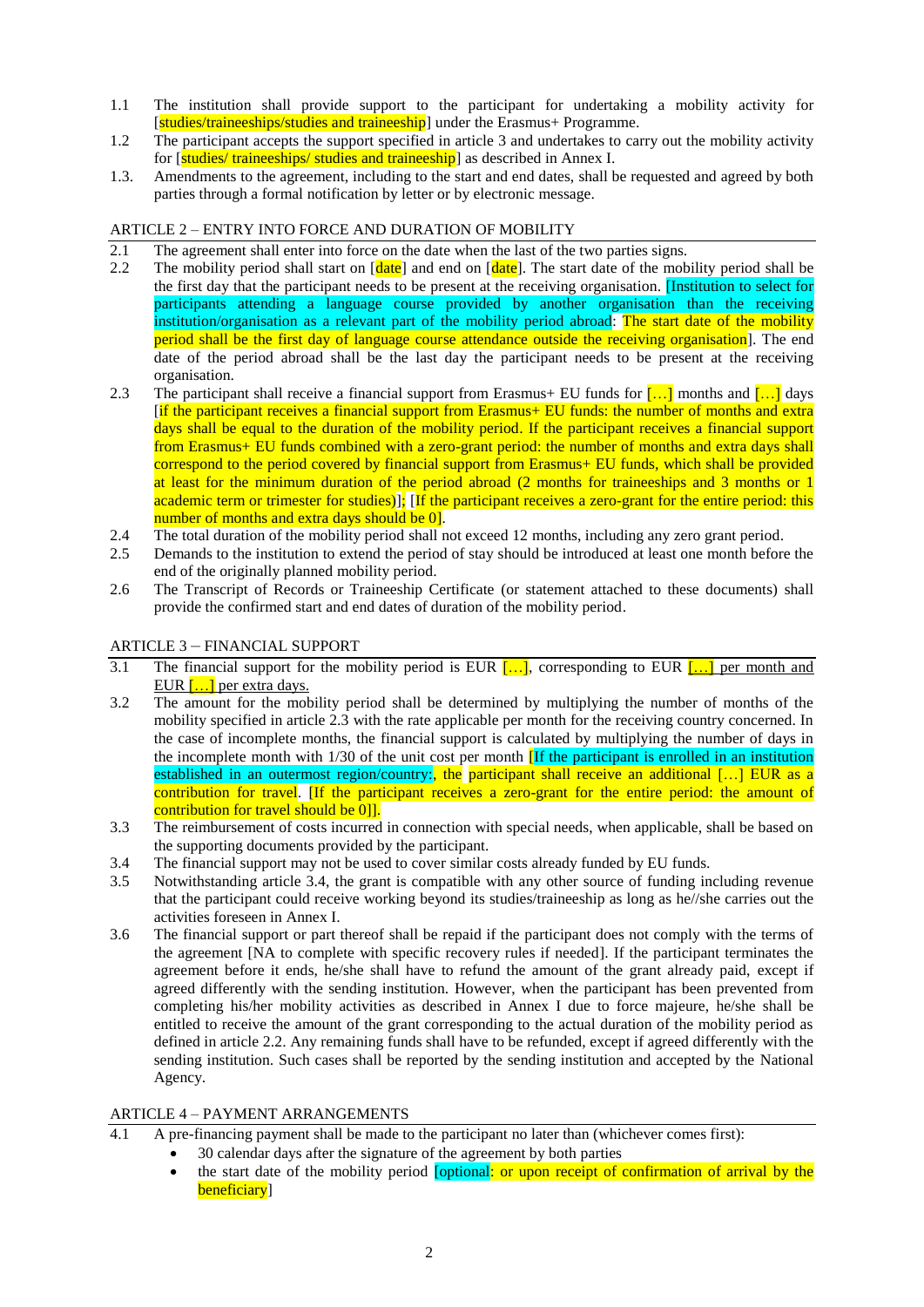representing **[between 70% and 100%]** of the amount specified in Article 3 **[NA may add: per semester**]. In case the participant did not provide the supporting documents in time, according to the sending institution's timeline, a later payment of the pre-financing can be exceptionally accepted.

4.2 If the payment under article 4.1 is lower than 100% of the financial support, the submission of the online EU survey shall be considered as the participant's request for payment of the balance of the financial support. The institution shall have 45 calendar days to make the balance payment or to issue a recovery order in case a reimbursement is due.

### ARTICLE 5 – INSURANCE

- 5.1 The participant shall have adequate insurance coverage. **The NA/institution shall add a clause to this** agreement in order to ensure that students are clearly informed about issues related to insurances. It shall always highlight what is mandatory or recommended. For mandatory insurances, the responsible who takes the insurance (for studies: institution or participant and for traineeships: receiving organisation, sending institution or student) must be stated. The following information is optional but recommended: the insurance number/reference and the insurance company. This depends highly on the legal and administrative provisions in the sending and receiving country.]
- 5.2 [For studies and traineeships] Acknowledgement that **health insurance coverage** has been organised shall be included in this agreement. [*Usually basic coverage is provided by the national health insurance of the participant as well during his/her stay in another EU country through the European Health Insurance Card. However, the coverage of the European Health Insurance Card or private insurance may not be sufficient, especially in case of repatriation and specific medical intervention. In that case, a complementary private insurance might be useful. It is the responsibility of the sending institution of the student to ensure that the participant is aware of health insurance issues*.]
- 5.3 [Optional for studies, mandatory for traineeships] Acknowledgement that **liability insurance coverage** (covering damages caused by the student at the workplace *[/study place if foreseen for studies]*) has been organised and of how it has been organised shall be included in this agreement.

[*A liability insurance covers damages caused by the student during his/her stay abroad (independently whether he/she is at work or not). Varying arrangements with respect to liability insurance are in place in different countries engaged in transnational learning mobility for traineeships. Trainees therefore run the risk of not being covered. Therefore it is the responsibility of the sending institution to check that there is liability insurance covering in a mandatory way at least damages causes by the participant at the work place. Annex 1 provides clarity if this is covered by the receiving organisation or not. If not made compulsory by the national regulation of the receiving country, this might not be imposed on the receiving organisation*.]

5.4 [Optional for studies, mandatory for traineeships] Acknowledgement **accident insurance coverage** related to the student's tasks (covering at least damages caused to the student at the workplace *[/study* place if foreseen for studies]) has been organised and of how it has been organised shall be included in this agreement.

[*This insurance covers damages to employees resulting from accidents at work. In many countries employees are covered against such accidents at work. However, the extent to which transnational trainees are covered within the same insurance may vary across the countries engaged in transnational learning mobility programmes. It is the responsibility of the sending institution to check that insurance against accidents at work has been organised. Annex 1t provides clarity if this is covered by the host organisation or not. If the receiving organisation does not provide such a coverage (which cannot be imposed if not made compulsory by the national regulation of the receiving country), the sending institution shall ensure that the student is covered by such an insurance (taken either by the sending institution (on a voluntary basis as part of its quality management) or by the participant herself or himself*)].

ARTICLE 6 – ONLINE LINGUISTIC SUPPORT [Only applicable for mobilities for which the main language of instruction or work is English, French, German, Italian, Spanish, or Dutch (or additional languages once they become available in the Online Linguistic Support (OLS) tool), with the exception of native speakers]

- 6.1. The participant must carry out the OLS language assessment before and at the end of the mobility period. The completion of the online assessment before departure is a pre-requisite for the mobility, except in duly justified cases.
- 6.2 [Optional-only if not included in the Learning Agreement] The level of language competence in [main] language of instruction/work to be specified] that the student already has or agrees to acquire by the start of the mobility period is: A1 $\Box$  A2 $\Box$  B1 $\Box$  B2 $\Box$  C1 $\Box$  C2 $\Box$
- 6.3 [Only applicable to participants following an OLS language course] The participant shall follow the OLS language course, starting as soon as they receive access and making the most out of the service.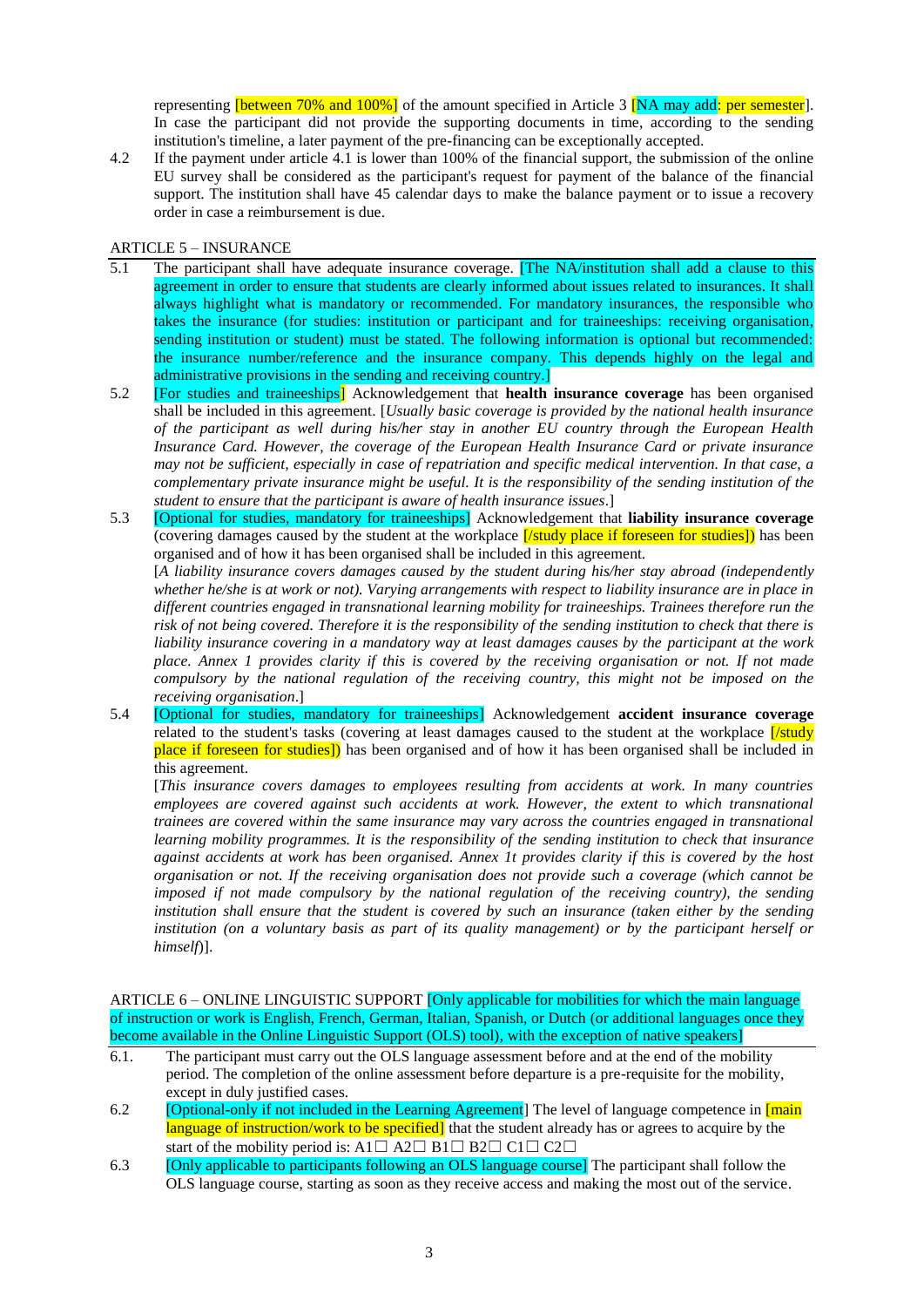The participant shall immediately inform the institution if he/she is unable to carry out the course, before accessing it.

6.4 [Optional-to be decided by NA/beneficiary] The payment of the final instalment of the financial support is subject to the completion of the compulsory OLS language assessment at the end of the mobility.

### ARTICLE 7 – EU SURVEY

- 7.1. The participant shall complete and submit the online EU Survey after the mobility abroad within 30 calendar days upon receipt of the invitation to complete it. Participants who fail to complete and submit the online EU Survey may be required by their institution to partially or fully reimburse the financial support received.
- 7.2 A complementary online survey may be sent to the participant allowing for full reporting on recognition issues.

## ARTICLE 8 – LAW APPLICABLE AND COMPETENT COURT

- 8.1 The Agreement is governed by **[insert the national law of the NA]**.
- 8.2 The competent court determined in accordance with the applicable national law shall have sole jurisdiction to hear any dispute between the institution and the participant concerning the interpretation, application or validity of this Agreement, if such dispute cannot be settled amicably.

SIGNATURES

**Example 2** is a set of the set of the set of the set of the set of the set of the set of the set of the set of the set of the set of the set of the set of the set of the set of the set of the set of the set of the set of

For the participant For the function For the contract of the function of  $\frac{1}{\text{name } }$  / forename  $\frac{1}{\text{name } }$  / forename  $\frac{1}{\text{name } }$  / forename  $\frac{1}{\text{name } }$  / forename  $\frac{1}{\text{name } }$  / function  $\frac{1}{\text{name } }$  / function [name / forename / function]

Done at [place], [date] Done at [place], [date]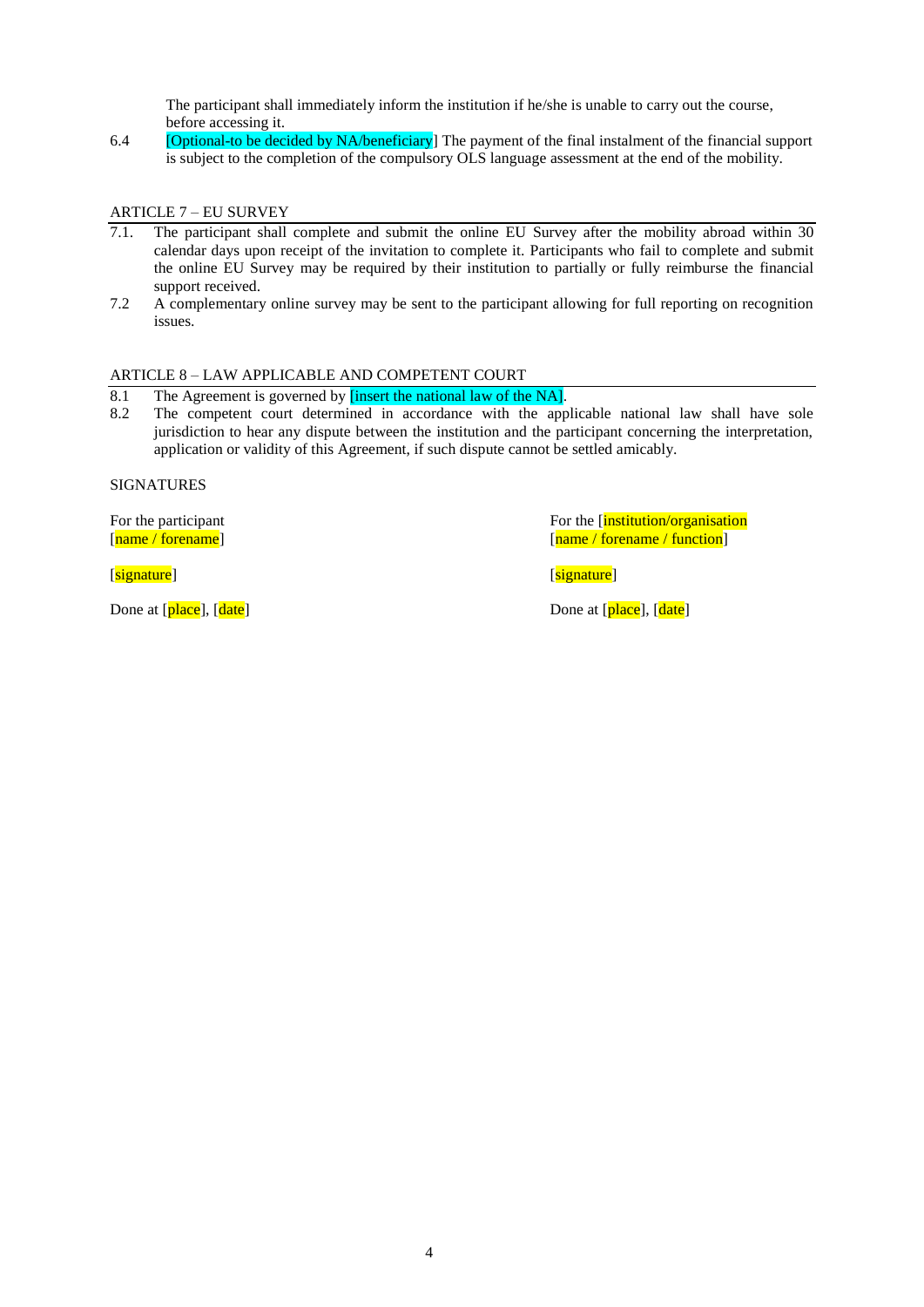**Annex I**

[Key Action 1 – HIGHER EDUCATION] **Learning Agreement for Erasmus+ mobility for studies and for traineeships Learning Agreement for Erasmus+ mobility for traineeships**